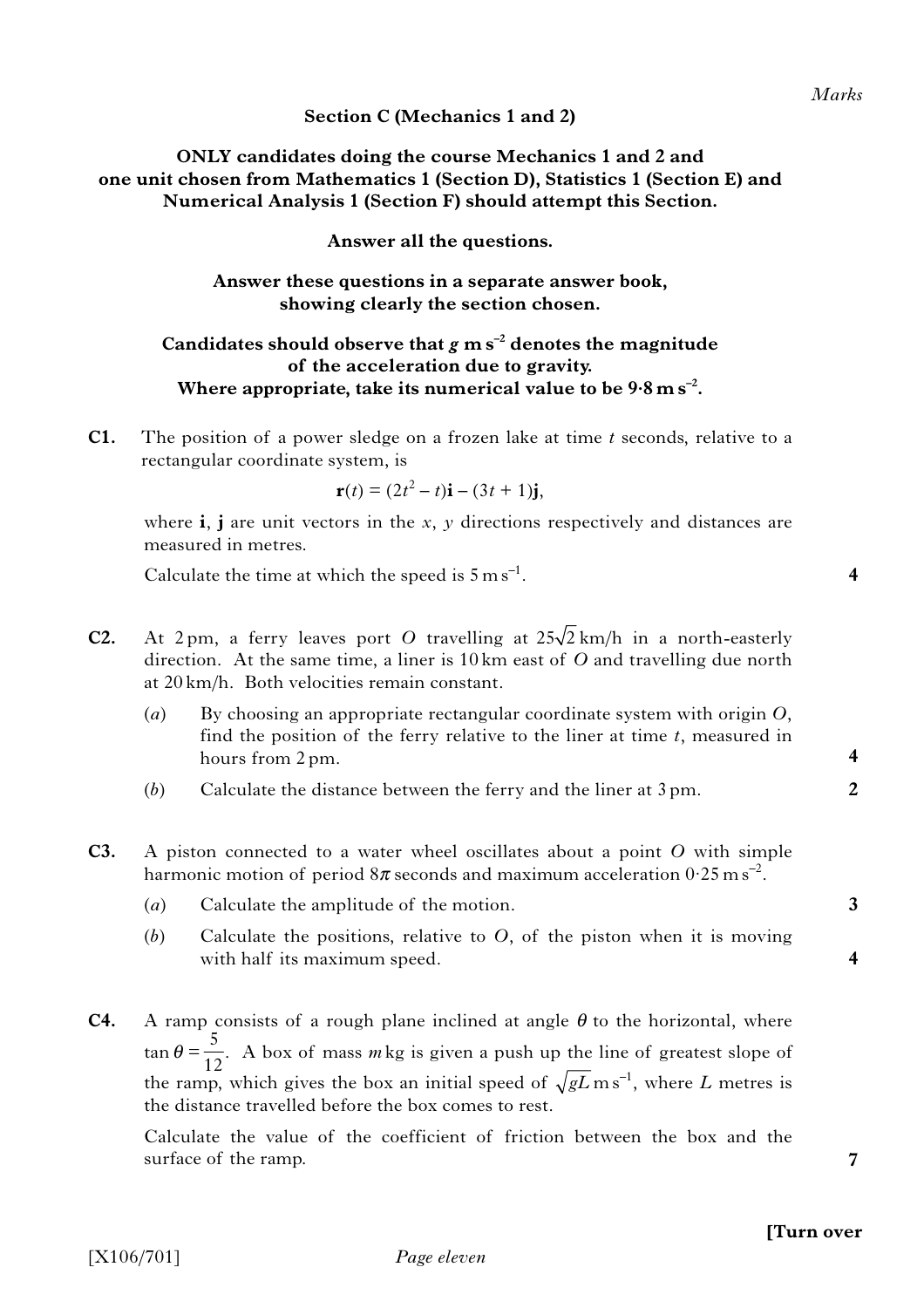*Marks*

**5**

**C5.** An unladen helicopter of mass *M* kilograms can hover at a constant height above the ground when the engine exerts a lift force of *P* newtons.

The helicopter is loaded with cargo which increases its mass by 1%. When airborne, the engine now exerts a lift force 5% greater than *P* to accelerate the helicopter vertically upwards. Calculate this vertical acceleration.

**C6.** The diagram shows a ramp, inclined at  $30^\circ$  to the horizontal, which has a smooth section above *B* and a rough section below *B*. Identical blocks, P and Q, each has weight *W* newtons. Block Q is stationary at *B*, held by friction, and block P is held at rest at *A*. Block P is a vertical height of *h* metres above block Q (where the dimensions of the blocks should be ignored).



When block P is released, it slides down the ramp colliding and coupling with block Q. The combined blocks then move down the rough section of the ramp, coming to rest at a vertical height  $\frac{1}{2}h$  metres below *B*.  $\frac{1}{2}h$ 

- (i) Find, in terms of *g* and *h*, the speed of the combined block immediately after the collision.
- (ii) Using the work/energy principle, show that the constant frictional force acting on the combined block whilst it is moving has magnitude  $\frac{3}{2}W$ newtons.  $\frac{3}{2}W$

**3**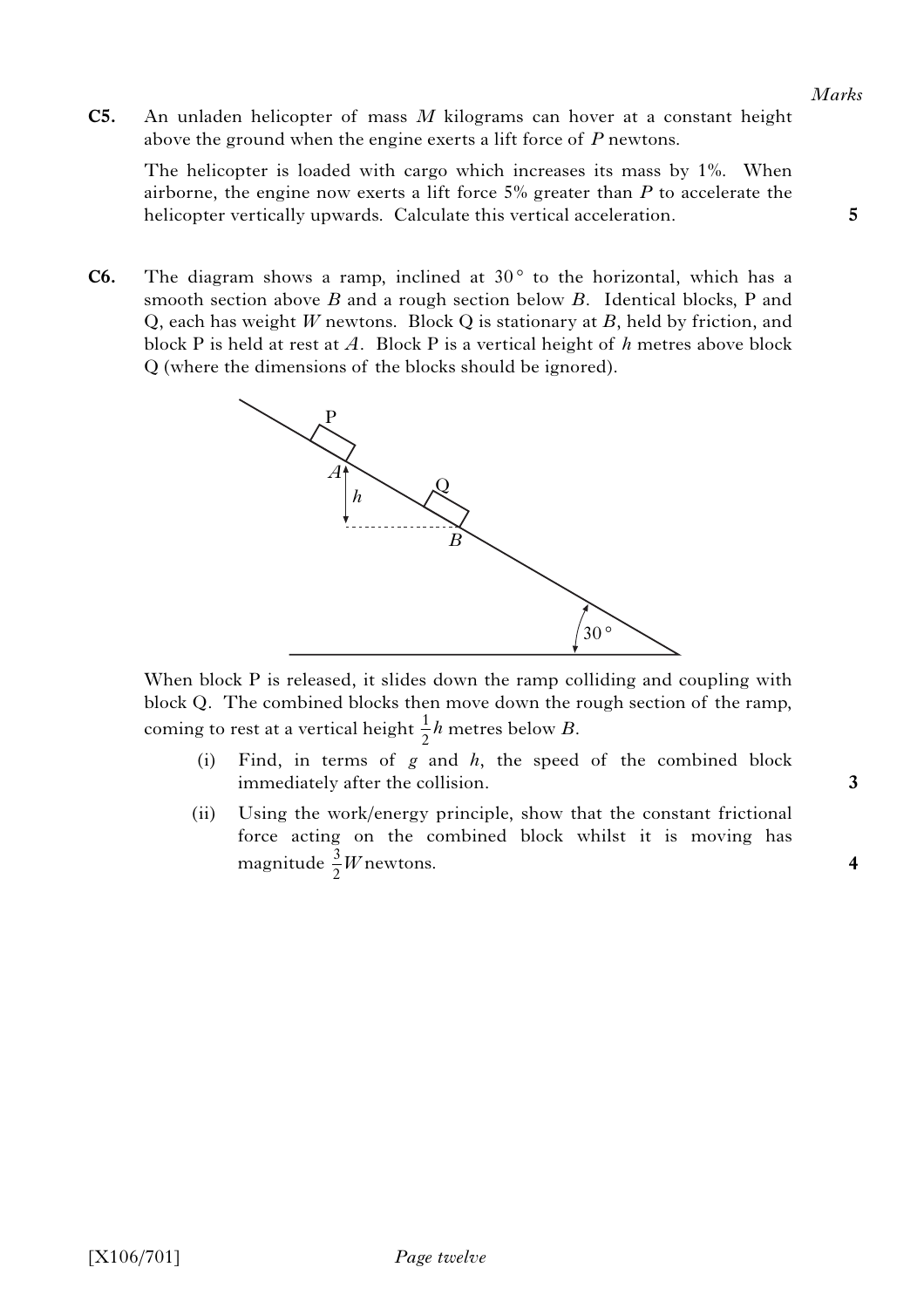- **C7.** A football is kicked from a point *O* on a horizontal plane, giving the ball an initial speed  $V \text{m s}^{-1}$  at an angle  $\alpha$  to the horizontal. Assuming that gravity is the only force acting on the ball:
	- (*a*) Show that the maximum height, *H* metres, attained by the football is given by

$$
H = \frac{V^2}{2g} \sin^2 \alpha.
$$

- (*b*) A second identical football is kicked from *O* with the same initial speed *V* m s<sup>-1</sup> but at angle of projection  $2\alpha$  to the horizontal  $(2\alpha < \frac{1}{2}\pi)$ . The maximum height attained by this football is *h* metres.
	- (i) Show that

$$
h = 4H\left(1 - \frac{2gH}{V^2}\right).
$$

[Note that  $\sin 2\alpha = 2\sin \alpha \cos \alpha$ .]

- (ii) Given that the maximum height attained by the second football is three times that attained by the first, find the angles of projection of each of the two footballs.
- **C8.** A bead of mass *m* kilograms is attached to a vertical rotating column by two strings, as shown below. String *AB* is elastic, with natural length *L* metres and modulus of elasticity 2*mg* newtons. The string is attached to the column at *A* and to the bead at *B*. String *BC* is inextensible and has length *L* metres. The vertical column is rotating at  $\omega$  rad s<sup>-1</sup>, such that the strings AB and BC are taut and remain in a vertical plane. Angles  $ACB$  and  $BAC$  are  $60^{\circ}$  and  $30^{\circ}$ respectively.



- (*a*) Show that the tension in the string  $AB$  is  $2(\sqrt{3}-1)$  *mg* newtons.
- (*b*) Find, in terms of *m* and *g*, an expression for the tension in the string *BC*.
- (*c*) Given that  $L = 1$ , calculate  $\omega$ .

*Page thirteen* [X106/701] **[Turn over**

**4**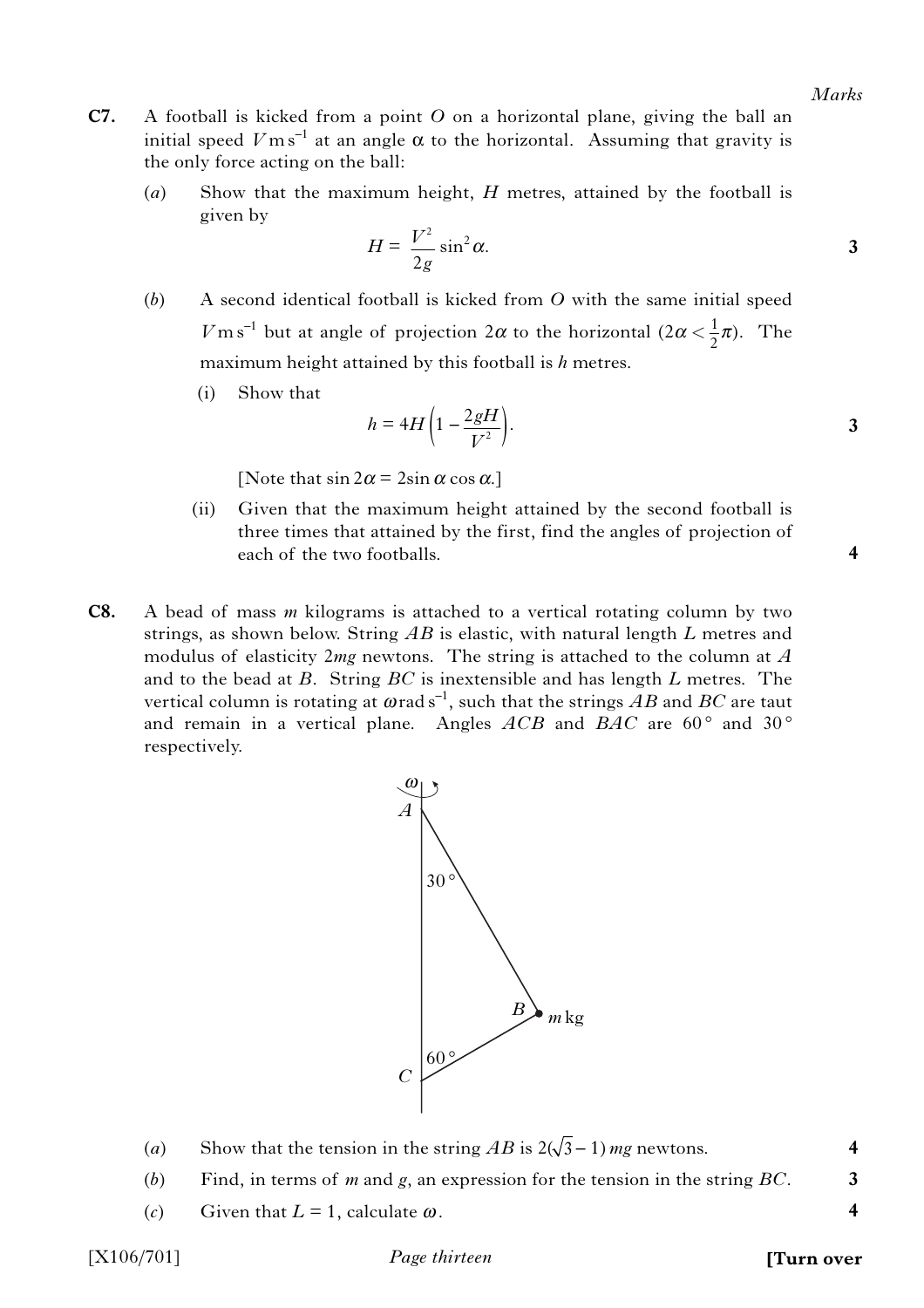**3**

- **C9.** A particle of mass *m* kg moves in a horizontal straight line from the origin *O* with initial velocity  $U\mathbf{i}$  m s<sup>-1</sup>, where  $\mathbf{i}$  is the unit vector in the direction of motion. A resistive force  $-mkv^3$ **i** acts on the particle, where *k* is a constant and *v***i** is the velocity of the particle at time *t* seconds measured from the start of the motion.
	- (i) Show that the velocity of the particle satisfies the differential equation

$$
\frac{dv}{dx} = -kv^2,
$$

where *x* is the distance of the particle from *O*.

Hence show that 
$$
v = \frac{U}{1 + kUx}
$$
.

(ii) Using (i), or otherwise, show that

$$
kUx^2 + 2x = 2Ut.
$$

(iii) Find an expression, in terms of *k* and *U*, for the time taken for the speed of the particle to reduce to half its initial value.

### [*END OF SECTION C*]

**All candidates who have attempted Section C (Mechanics 1 and 2) should now attempt ONE of the following**

**Section D (Mathematics 1) on** *Page fifteen*

**Section E (Statistics 1) on** *Pages sixteen* **and** *seventeen* **Section F (Numerical Analysis 1) on** *Pages eighteen* **and** *nineteen.*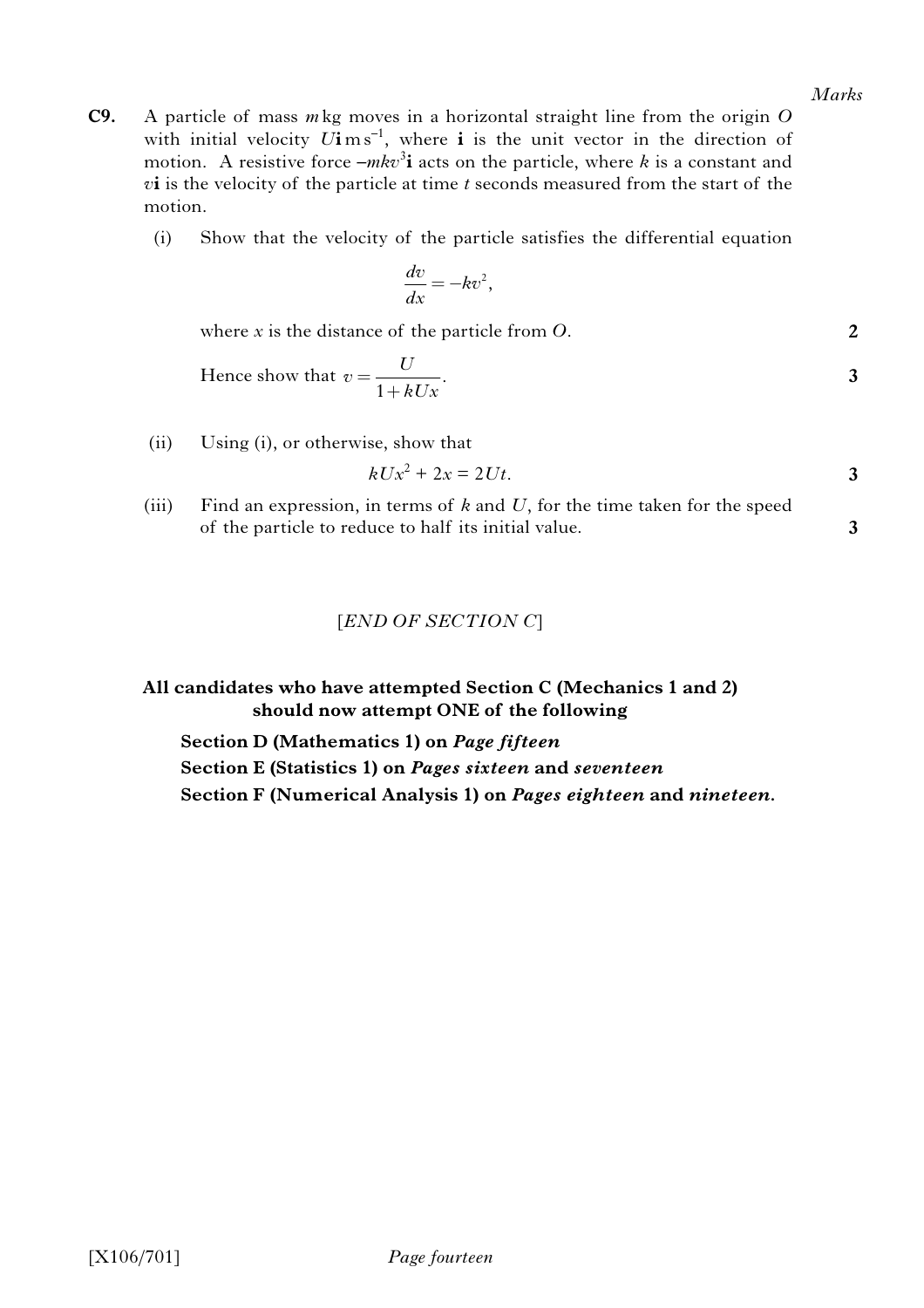**5**

**3**

**1 3 4**

### **Section D (Mathematics 1)**

#### **Answer all the questions.**

# **Answer these questions in a separate answer book, showing clearly the section chosen.**

| <b>D1.</b> Expand $(4x - 5y)^4$ simplifying as far as possible. |  |
|-----------------------------------------------------------------|--|
| When $y = \frac{1}{x}$ , find the term independent of x.        |  |

**4 2 D2.** For the function defined by  $y = x^2 \ln x$ ,  $x > 0$ , find  $\frac{dy}{dx}$  and  $\frac{d^2y}{dx^2}$ . Hence show that  $x \frac{dy}{dx} - \frac{dy}{dx} = kx$ , stating the value of the constant *k*. 2  $d^2y$ *dx dy*  $\frac{2}{x}$  dx 2  $d^2y$ *dx dy dx*

- **D3.** For the following system of equations in *a*, *b* and *c*
	- $a + b 2c = -6$  $3a - b + c = 7$  $2a + b - \lambda c = -2$

use Gaussian elimination to find

- **3** (*a*) the value of  $\lambda$  for which there is no solution,
- (*b*) the values of *a*, *b* and *c* when  $\lambda = 1$ .

**D4.** Use the substitution  $u = x + 1$  to obtain  $\int_{-\infty}^{x} \frac{u}{u^2} dx$ . 2 2 2  $(x+1)$  $\frac{x^2+2}{x^2}dx$ *x*  $\int \frac{x^2+}{(x+1)}$ 

**D5.**



The diagram shows part of the graph of  $y = f(x)$  where  $f(x) = \frac{(x-1)(x-1)}{x^2+4}$ .  $(x-1)(x-4)$ 4  $(x-1)(x)$ *x*  $-1)(x +$ 

- (*a*) Express  $f(x)$  in the form  $A + \frac{BA}{2}$  for suitable constants A, B and C.  $^{2}+4$  $Bx + C$ *x*  $+$  $+$
- (*b*) Identify the asymptote of the curve.
- (*c*) Obtain the stationary points.
- (*d*) Evaluate the area of the finite region bounded by the curve and the *x*-axis.

[*END OF SECTION D*]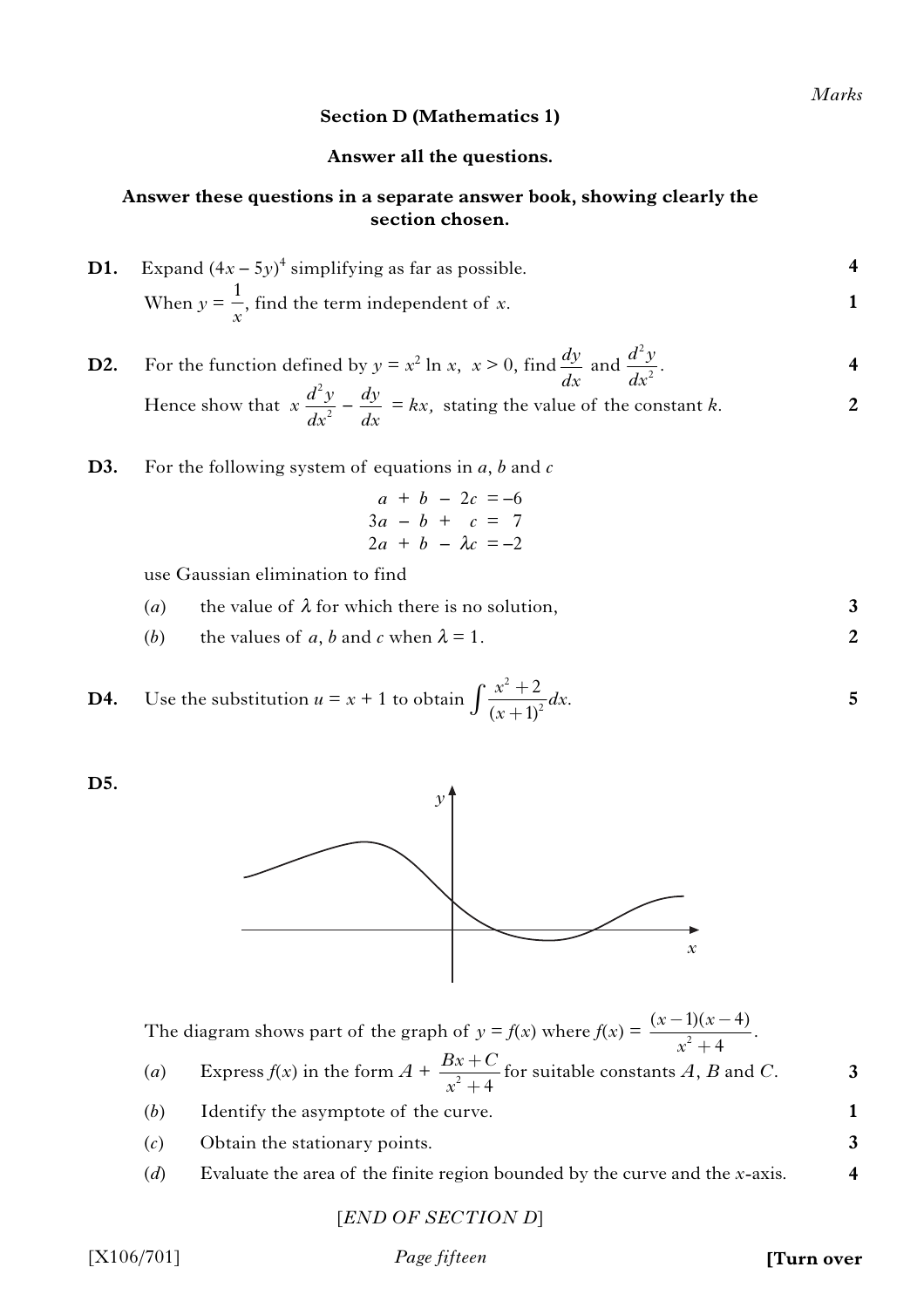# **Section G (Mechanics 1)**

# **Answer all the questions.**

#### **Answer these questions in a separate answer book, showing clearly the section chosen.**

# Candidates should observe that  $g$  m  $s^{-2}$  denotes the magnitude **of the acceleration due to gravity.** Where appropriate, take its numerical value to be  $9.8 \text{ m s}^{-2}$ .

**G1.** The position of a power sledge on a frozen lake at time *t* seconds, relative to a rectangular coordinate system, is

$$
\mathbf{r}(t) = (2t^2 - t)\mathbf{i} - (3t + 1)\mathbf{j},
$$

where **i**, **j** are unit vectors in the *x*, *y* directions respectively and distances are measured in metres.

Calculate the time at which the speed is  $5 \text{ m s}^{-1}$ .

- **G2.** At 2 pm, a ferry leaves port O travelling at  $25\sqrt{2}$  km/h in a north-easterly direction. At the same time, a liner is 10 km east of *O* and travelling due north at 20 km/h. Both velocities remain constant.
	- (*a*) By choosing an appropriate rectangular coordinate system with origin *O*, find the position of the ferry relative to the liner at time *t*, measured in hours from 2 pm.
	- (*b*) Calculate the distance between the ferry and the liner at 3 pm.
- **G3.** An unladen helicopter of mass *M* kilograms can hover at a constant height above the ground when the engine exerts a lift force of *P* newtons.

The helicopter is loaded with cargo which increases its mass by 1%. When airborne, the engine now exerts a lift force 5% greater than *P* to accelerate the helicopter vertically upwards. Calculate this vertical acceleration.

**G4.** A ramp consists of a rough plane inclined at angle  $\theta$  to the horizontal, where  $\tan \theta = \frac{5}{10}$ . A box of mass *m* kg is given a push up the line of greatest slope of the ramp, which gives the box an initial speed of  $\sqrt{gL}$  ms<sup>-1</sup>, where *L* metres is the distance travelled before the box comes to rest. 12

Calculate the value of the coefficient of friction between the box and the surface of the ramp.

**4**

**2**

**5**